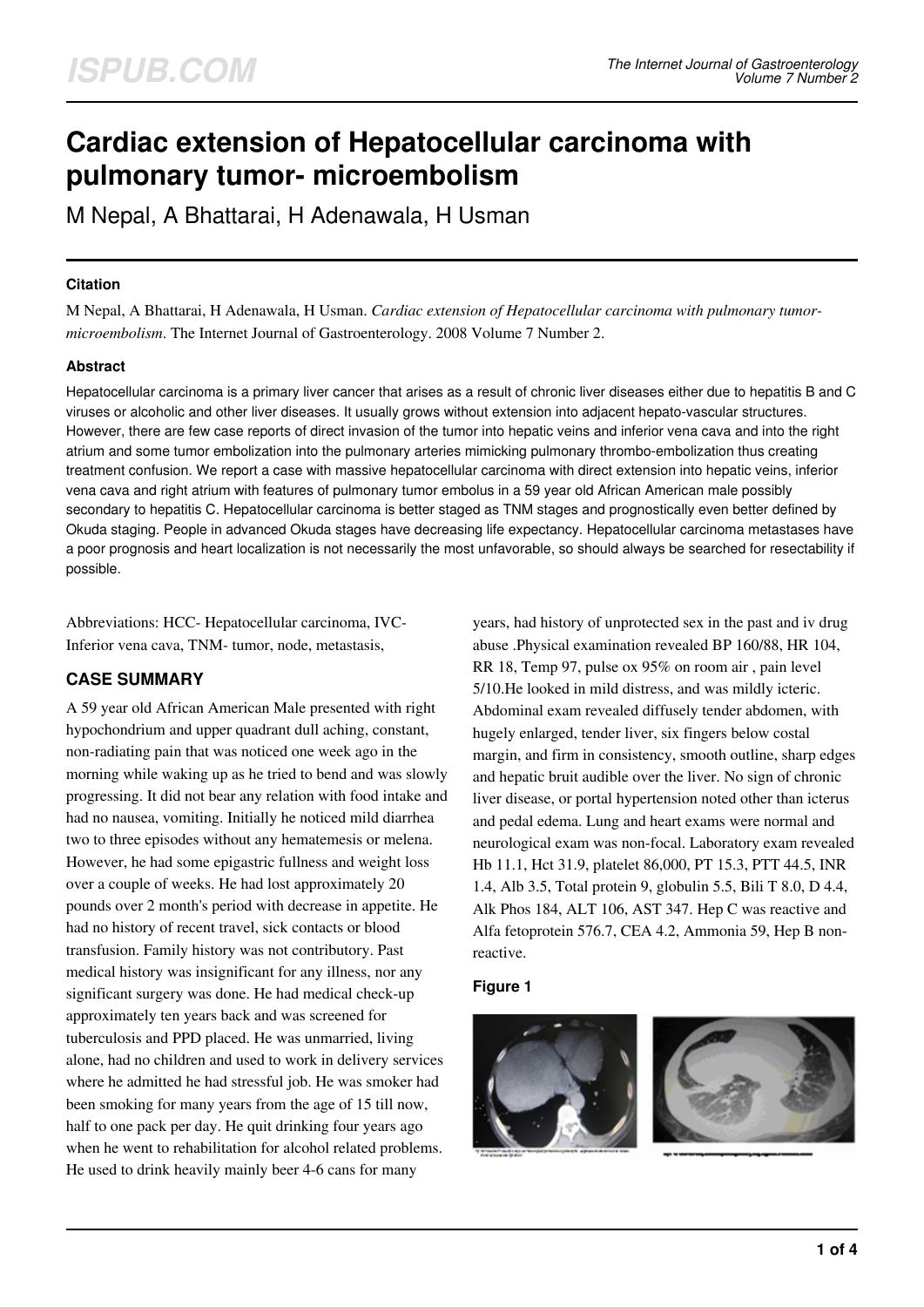## **DISCUSSION**

Malignant hepatocellular carcinoma is the most common primary malignant tumor of liver. It constitutes approximately 1-2% of malignant tumors at autopsy in United States and Western Europe  $(_{1})$ . Its annual incidence has increased from 1.2 in 80's to 2.4 per 100,000 in 90's. HCC is 4 times more common in men than in women and usually arises from cirrhotic liver. It is the third common cause of cancer related death worldwide  $(_{2})$ . It commonly metastasizes to lungs, brain, bones and adrenals. Vascular invasion is known to occur in 30% of patients at presentation usually hepatic veins and inferior vena cava  $\binom{1}{1}$  and autopsy series showed it could concern  $44\%$  of the patients( $_3$ ). The incidence of intra-atrial and intraventricular metastasis usually ranges from  $1\% - 4\%$  (<sub>4</sub>) and as a whole heart metastases of tumor varies from  $4\%$ -18% (3).

Patients with hepatocellular carcinoma with cardiac extension may present with features of right sided heart failure. Sometimes the first symptoms and signs are cardiogenic dyspnea on exertion, syncope, edema of lower extremities and shock  $\binom{1}{5}$ . Thus the clinical symptoms may be mistakenly thought as of cardiac failure. Hepatocellular carcinoma with extension into right atrium may also exacerbate right sided heart failure due to congenital heart diseases  $\binom{6}{6}$ .

HCC also has a tendency to invade vascular structures and may primarily present with massive venous thrombosis as a first manifestation  $\binom{1}{7}$ .

Hepatocellular carcinoma is usually treated surgically if it is small with palliative chemotherapy or chemo-embolization .Trans-catheter infusion of lipiodal and aclarubicin and surgery that may bring into complete relief of symptoms  $\binom{8}{8}$ . Liver tumor with extension can also be treated with resection of the tumor thrombus and lobectomy of the liver either simultaneously or independently within short interval with good success (9).

Patient may also present with tumor extension into right atrium and pulmonary embolism. Hepatocellular carcinoma presenting as macroscopic pulmonary tumor embolism  $\binom{10, 11}{10}$ and microscopic tumor embolism has been reported though not very common throughout the literature  $(1, 1, 1)$ . So Hepato-pulmonary manifestations are considered while evaluating primary hepatocellular carcinoma  $_{14}$ ).

Acute pulmonary emboli as a first manifestation of hepatocellular carcinoma complicated with tumor thrombi in

the inferior vena cava have a treatment dilemma, chemotherapy or surgery (15) and usually have a poor prognosis. Tumor macroembolism is clinically undistinguishable from massive pulmonary thromboembolism only to be detected at autopsy  $\binom{16}{16}$ .

## **CONCLUSION**

Hepatocellular carcinoma with extension into hepatic and inferior vena cava has usually poor prognosis especially in patient with advanced Okuda staging. However, every effort should be placed to find out the disease at the curable stage at which it can safely be operated or palliative chemotherapy can be instituted. Our patient unfortunately had advanced disease with a very poor prognosis.

## **ACKNOWLEDGEMENT**

We would like to thank Nimesh Patel, MD and staff at MFH especially radiology technicians who helped in preparing the manuscript.

## **CORRESPONDENCE TO**

Manoj Nepal, MBBS, MD 151 S Bishop Ave, Apt E12 Secane, PA 19018 manojnepal@gmail.com 703-861-7932

#### **References**

1. Kumar B, Jha S. Hepatocellular carcinoma with extension into the right atrium. The Am J of Medicine 2005.118; 1436-1440.

2. Parikh S, Hyman D. Hepatocellular cancer - a guide to the internist. The Am J of Med, Mar 2007; 120(3):191-286. 3. Mansour Z, Gerelli S, Kindo MJ, Billaud PJ, Eisenmann B, Mazzucotelli JP. Right atrial metastasis from hepatocellular carcinoma. J Card Surg 2007; 22:231-233. 4. Marstaller B, Lersch C, Berger H, Helmberger H, Hellerhoff P, Schulte- Frohlinde E. Hepatocellular carcinoma with extension per continuitatem ito the right atrium . Ditsch Med Wochenschr, 2000 Mar 31; 125(13):391-4.

5. Cheng CY, Chien ST, Chen TY, Chen KS,Wong FN, Lin CK, Lin CS. Hepatocellular carcinoma with metastasis to right atrium- a report of three cases. Gaoxiong Yi Xue Ke Xue Za Zhi1995 Sep; 11(9):528-36.

6. Barberis VI, brill S, Dimopoulou m, Barbetseas J, Stefanadis C. Hepatocellular carcinoma with right atrial extension in a young patient with congenitally unguarded tricuspid orifice. Echocardiography. 2006 may; 23(5):417-20.

7. Carnero- Fernandez M, Morano-Amado LE, Bodenile Bello P, Calvo Iglesias F. Massive venous thrombosis with cardiac invasion as primary manifestation of hepatocellular carcinoma. An Med Interna.2003 Oct; 20(10):537-9. 8. Kashima Y, Miyazaki M, Kaiho T, et al. A successful treatment for hepatocellular carcinoma with right atrial thrombus. Hepatogastroenterology 1996, July-Aug;  $43(10):1041-5.$ 

9. Iemura J, Aoshima M, Ishigami N, Kaneda T, Oba N. Surgery for hepatocellular carcinoma with tumor thrombus in the right atrium. Hepatogastroenterology, 1997 May-Jun; 44(15):824-5.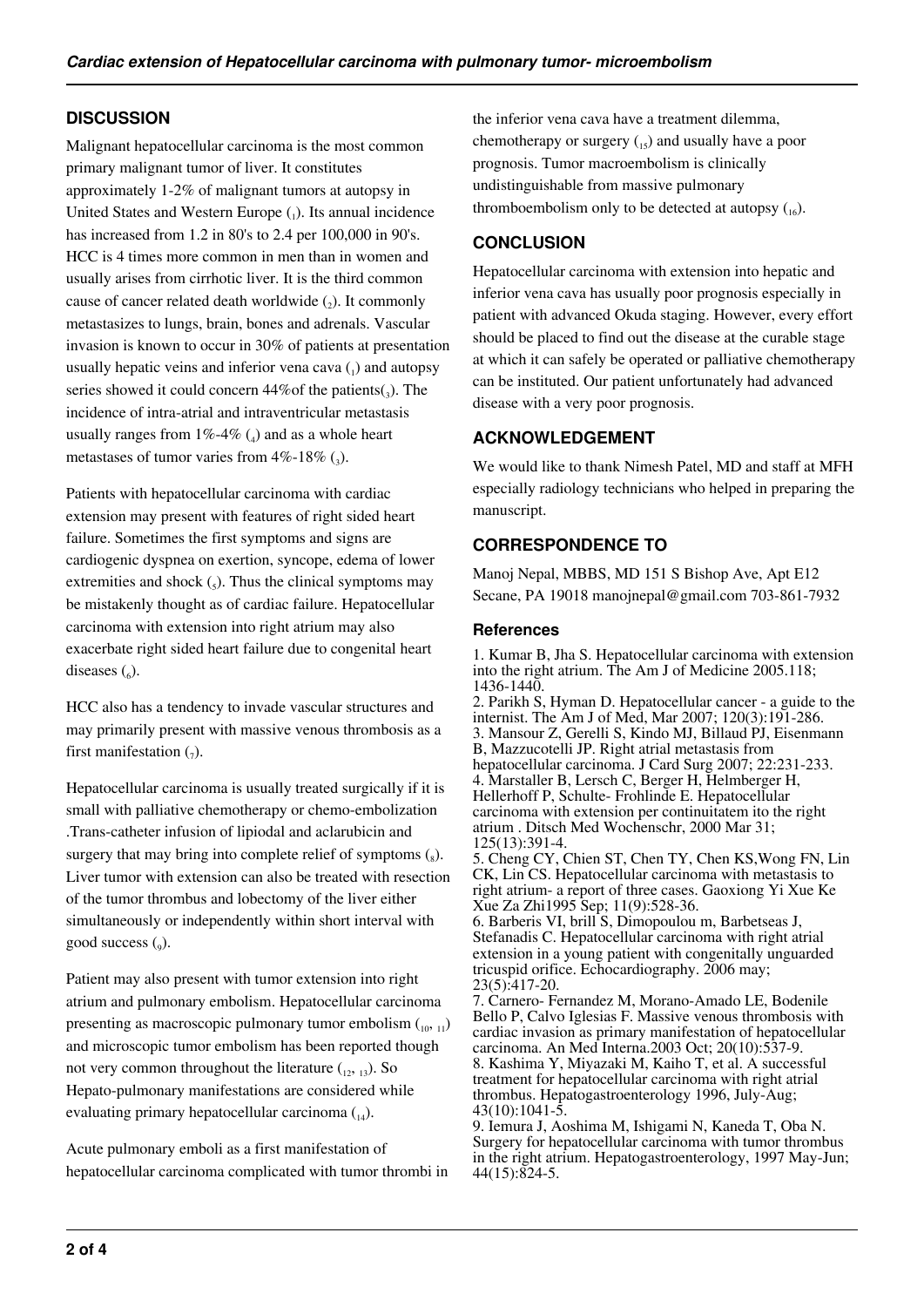10. Chan GS, Ng WK, Ng IO, Dickens P. Sudden death from massive pulmonary tumor embolism due to hepatocellular carcinoma. Forens Sci Int 2000(28):215-221.

11. Castro OD, Bueno H, Nebreda LA. Acute myocardial infarction caused by paradoxical tumorous embolism as a manifestation of hepatocarcinoma. Heart 2004; 90; 5 e29. 12. Gutierrez-Macias A, Barandiran KE, Ercoreca FJ, De Zarate MM. Acute cor-pulmonale due to microscopic tumor

embolism as the first manifestation of hepatocellular carcinoma. Eur J Gastreenterol Hepatol. 2002(14): 775-777. 13. Wilson K, Guardino J, Shapira O. Pulmonary tumor

embolism as a presenting feature of cavoatrial hepatocellular carcinoma. Chest 2001(119):657-658.

14. Mularek- Kubzdela T, Stachowiak W, Grajek S, et al. A

case of primary hepatocellular carcinoma with tumor thrombus in the right atrium and massive pulmonary embolism. Pol Arch Med Wewn .1996 Mar; 95(3):245-9. (pubmed).

15. Lin HH, Hsieh CB, Chu HC, Chang WK, Chao YC, Hsieh TY. Acute pulmonary embolism as the first manifestation of hepatocellular carcinoma complicated with tumor thrombi in the inferior vena cava; surgery or not? Dig dis sci. 2007 Mar 15.

16. Jakel J, Ramaswamy A, Kohler U, Barth PJ. Massive pulmonary tumor microembolism from a hepatocellular carcinoma. Pathology-Research and Practice 2006(202):395-399.